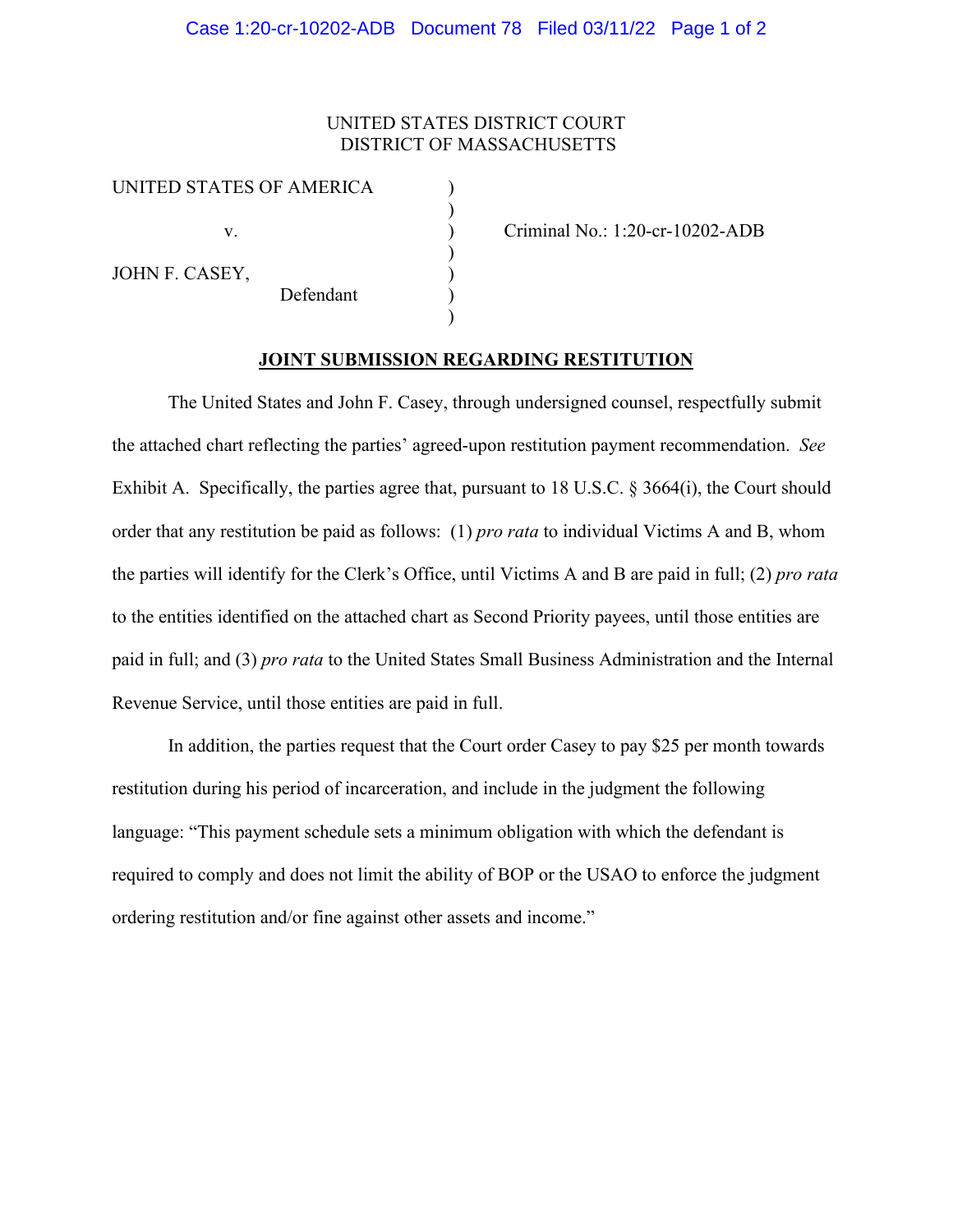Respectfully submitted,

RACHAEL S. ROLLINS United States Attorney

 By: */s/Kristina E. Barclay* KRISTINA E. BARCLAY Date: March 11, 2022 Assistant U.S. Attorney

JOHN F. CASEY By his counsel,

*/s/Jessica Thrall* Jessica Thrall, Esq.